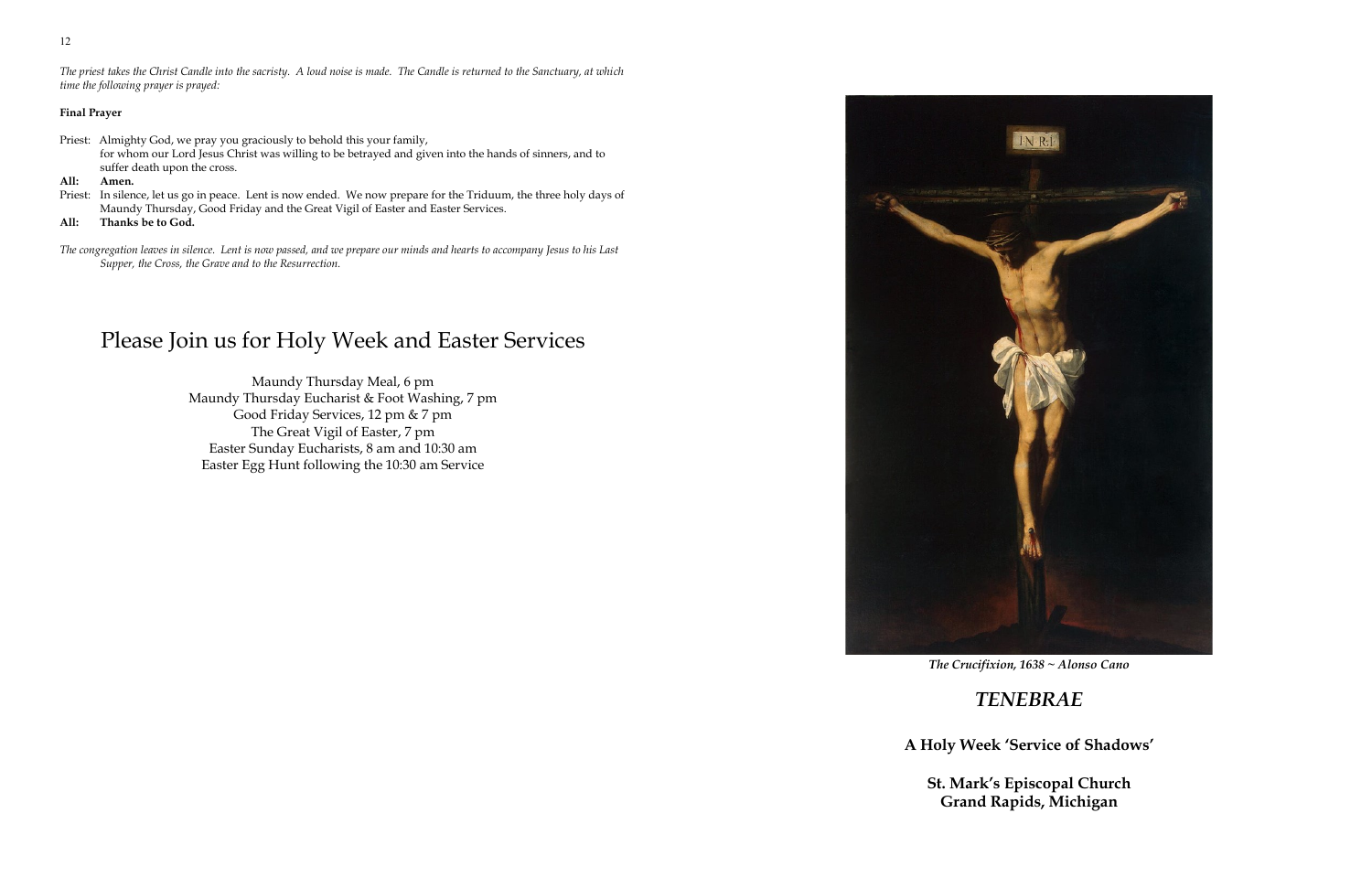#### *Instruction on this Service*

The name, "Tenebrae", comes from the Latin word meaning "darkness" or "shadows." For centuries, monks referred to their monastic night and early morning services of the last three days of Holy Week as Tenebrae.

In the Anglican tradition, we observe Tenebrae on the Wednesday evening of Holy Week, so that the proper liturgies of Maundy Thursday and Good Friday may be observed as the principal services on those days. This form of the monastic office (matins and lauds) is commonly adapted for congregational use during Holy Week. The office is structured around psalms, readings, and responsories. A distinguishing characteristic of this service is the series of readings from Lamentations which appear early in the office.

The distinctive ceremonial of Tenebrae includes use of fifteen lighted candles, often set on a special, triangular stand. One candle is extinguished as each of the fourteen appointed readings is completed. The fifteenth candle, symbolic of Christ, is left lighted at the end of the final psalm. But it is carried away to be hidden, which signifies the apparent victory of the forces of evil. A sudden loud noise is made at the end of the service, symbolizing the earthquake at Christ's death. The lighted candle is then restored to its place, suggesting Christ's eventual triumph.

Those who observe Tenebrae will experience the depth and pathos of our own mortality over which is laid the tragedy of the death of our Lord and Savior Jesus Christ, through whom we Christians find our ultimate redemption.

The readings range from Lamentations in the Hebrew Scriptures to commentary from St. Augustine, and at last a reading from Hebrews, in which the theology of God's saving grace through Jesus Christ is presented for our prayerful consideration.

Interspersed throughout are readings from the Psalms, which Jesus himself must have prayed often throughout his life, and especially as he faced certain death during the last week of his life. When we pray these psalms, we pray in solidarity with Jesus.

The Service makes use of the power of light and sound to emphasize the darkness of death. The Service ends on a note of hope. One candle remains, a solitary light in the darkness into which we depart.

"The light shines in the darkness, and the darkness did not overcome it."

## **Responsory 14**

Priest: O Death, I will be your death; **All: O Grave, I will be your destruction.** *Please, stand as able for silent prayer. The fourteenth candle is extinguished.*

*The Reader goes to the lectern, and everyone else sits as able.* **Closing Psalm**

*Priest:* Let us pray Psalm 51 alternating verses beginning on the lectern side and then the pulpit side. All pray the final verse in unison.

**Have mercy on me, O God, according to your steadfast love; according to your abundant mercy blot out my transgressions. Wash me thoroughly from my iniquity, and cleanse me from my sin. For I know my transgressions, and my sin is ever before me. Against you, you alone, have I sinned, and done what is evil in your sight, so that you are justified in your sentence and blameless when you pass judgment. Indeed, I was born guilty, a sinner when my mother conceived me. You desire truth in the inward being; therefore teach me wisdom in my secret heart. Purge me with hyssop, and I shall be clean; wash me, and I shall be whiter than snow. Let me hear joy and gladness; let the bones that you have crushed rejoice. Hide your face from my sins, and blot out all my iniquities. Create in me a clean heart, O God, and put a new and right spirit within me. Do not cast me away from your presence, and do not take your holy spirit from me. Restore to me the joy of your salvation, and sustain in me a willing spirit. Then I will teach transgressors your ways, and sinners will return to you. Deliver me from bloodshed, O God, O God of my salvation, and my tongue will sing aloud of your deliverance. O Lord, open my lips, and my mouth will declare your praise. For you have no delight in sacrifice; if I were to give a burnt offering, you would not be pleased. The sacrifice acceptable to God is a broken spirit; a broken and contrite heart, O God, you will not despise. Do good to Zion in your good pleasure; rebuild the walls of Jerusalem, then you will delight in right sacrifices, in burnt offerings and whole burnt offerings; then bulls will be offered on your altar.**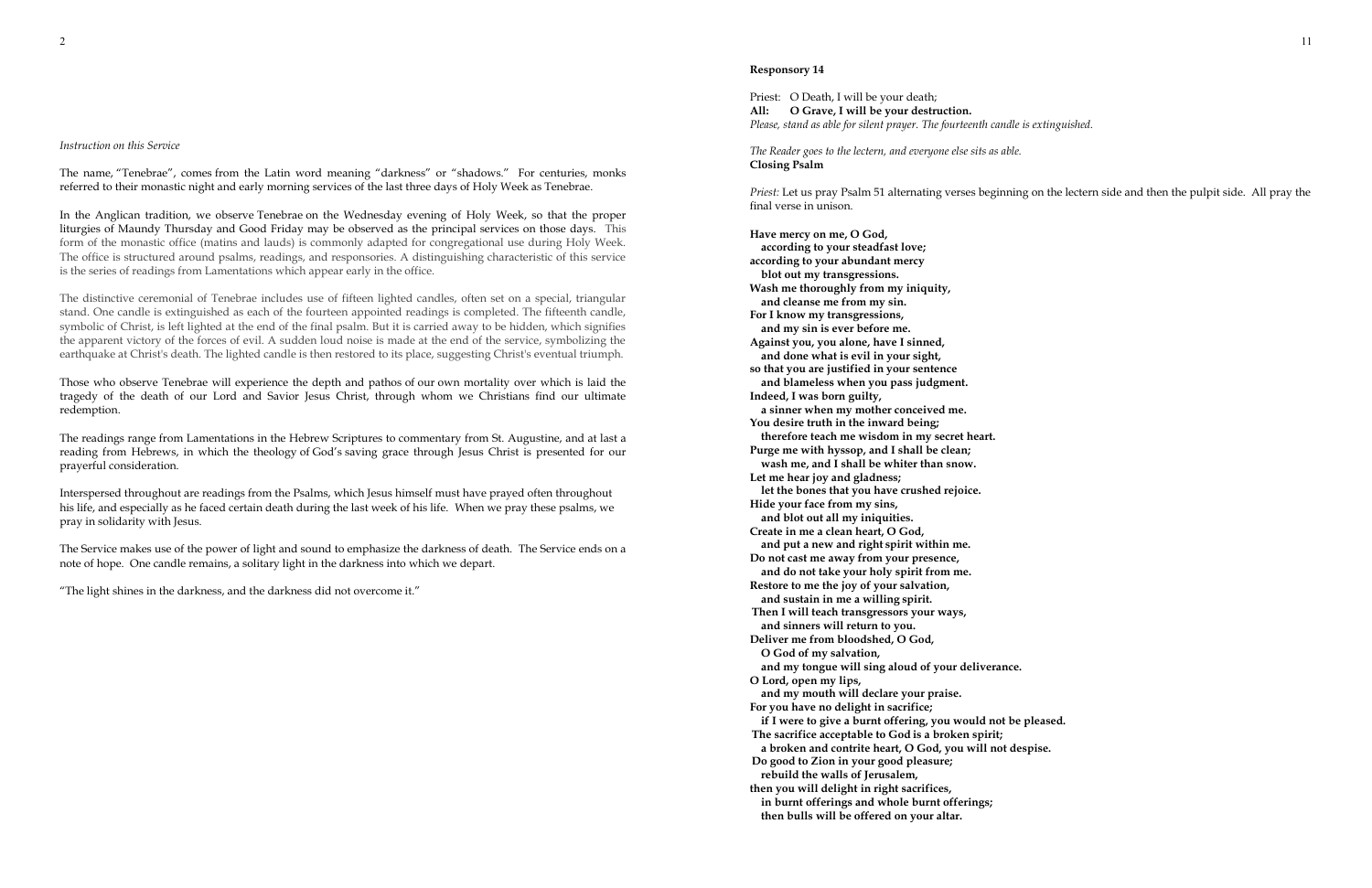10

My burden is great, my spirit is gone, My heart lies broken, battered, torn. But I remember well those former times When all your deeds were clear. So, I come again with open hands, Like a parched and thirsty land. God help me now, hide not yourself Or I shall fade and cease to be.

# **Responsory 12**

Priest: They shall mourn for him as one mourns for an only child; **All: for the Lord, who is without sin, is slain.**  *Please, stand as able for silent prayer. The twelfth candle is extinguished.*

*The Reader goes to the lectern, and everyone else sits as able.* **Lesson 13** 

From the gates of hell, O Lord, deliver my soul. (Isaiah 38)

In my despair I said,

In the noonday of my life I must depart; my unspent years are summoned to the portals of death." And I said, "No more shall I see the Lord in the land of the living, never more look on my kind among dwellers on earth. My house is pulled down and I am uncovered, As when a shepherd strikes his tent. My life is rolled up like a bolt of cloth, The threads cut off from the loom. Between sunrise and sunset my life is brought to an end; I cower and hope for the dawn.

# **Responsory 13**

Priest: From the gates of hell, O Lord, **All: deliver my soul.** *Please, stand as able for silent prayer. The thirteenth candle is extinguished.*

*The Reader goes to the lectern, and everyone else sits as able.* **Lesson 14** 

O Death, I will be your death; O Grave, I will be your destruction. (Psalm 51)

Create in me a clean heart, O God, and renew a right spirit within me.

Cast me not away from your presence and take not your Holy Spirit from me.

Give me the joy of your saving help again and sustain me with your bountiful Spirit.

I shall teach your ways to the wicked, and sinners shall return to you.

Deliver me from death, O God, and my tongue shall sing of your righteousness, O God of my salvation.

# <sup>3</sup> *TENEBRAE*

*The Service begins in relative darkness as the ministers enter in silence.*

## **Greeting**

Priest: Grace to you and peace from God our Father and the Lord Jesus Christ. **All: Amen** Priest: Blessed be the name of the Lord our God, **All: who redeems us from sin and death.** Priest: For us and for our salvation, Christ became obedient unto death, even death on a cross. **All: Blessed be the name of the Lord.** *Please, be seated as you are able*

## **Antiphon 1**

Priest: Zeal for your house has eaten me up; **All: The scorn of those who scorn you has fallen upon me.** A reading from a portion of Psalm 69: Save me, O God! For the waters have come up to my neck. I sink in deep mire, where there is no foothold; I have come into deep waters, and the flood sweeps over me. I am weary with my crying; my throat is parched. My eyes grow dim with waiting for my God. More in number than the hairs of my head are those who hate me without cause; mighty are those who would destroy me, those who attack me with lies. What I did not steal must I now restore? O God, thou knowest my folly; the wrongs I have done are not hidden from thee. Let not those who hope in thee be put to shame through me, O Lord GOD of hosts; let not those who seek thee be brought to dishonor through me, O God of Israel. For it is for thy sake that I have borne reproach, that shame has covered my face. I have become a stranger to my brethren, an alien to my mother's sons. For zeal for thy house has consumed me, and the insults of those who insult thee have fallen on me.

## **Antiphon 1**

Priest: Zeal for your house has eaten me up; **All: The scorn of those who scorn you has fallen upon me.** *Please, stand as you are able for silent prayer.*

*Please, be seated as you are able.*

**Antiphon 2** Priest: Arise, O God, maintain my cause. **All: Deliver me, my God, from the hand of the wicked.** Priest: From the clutches of the evildoer and the oppressor.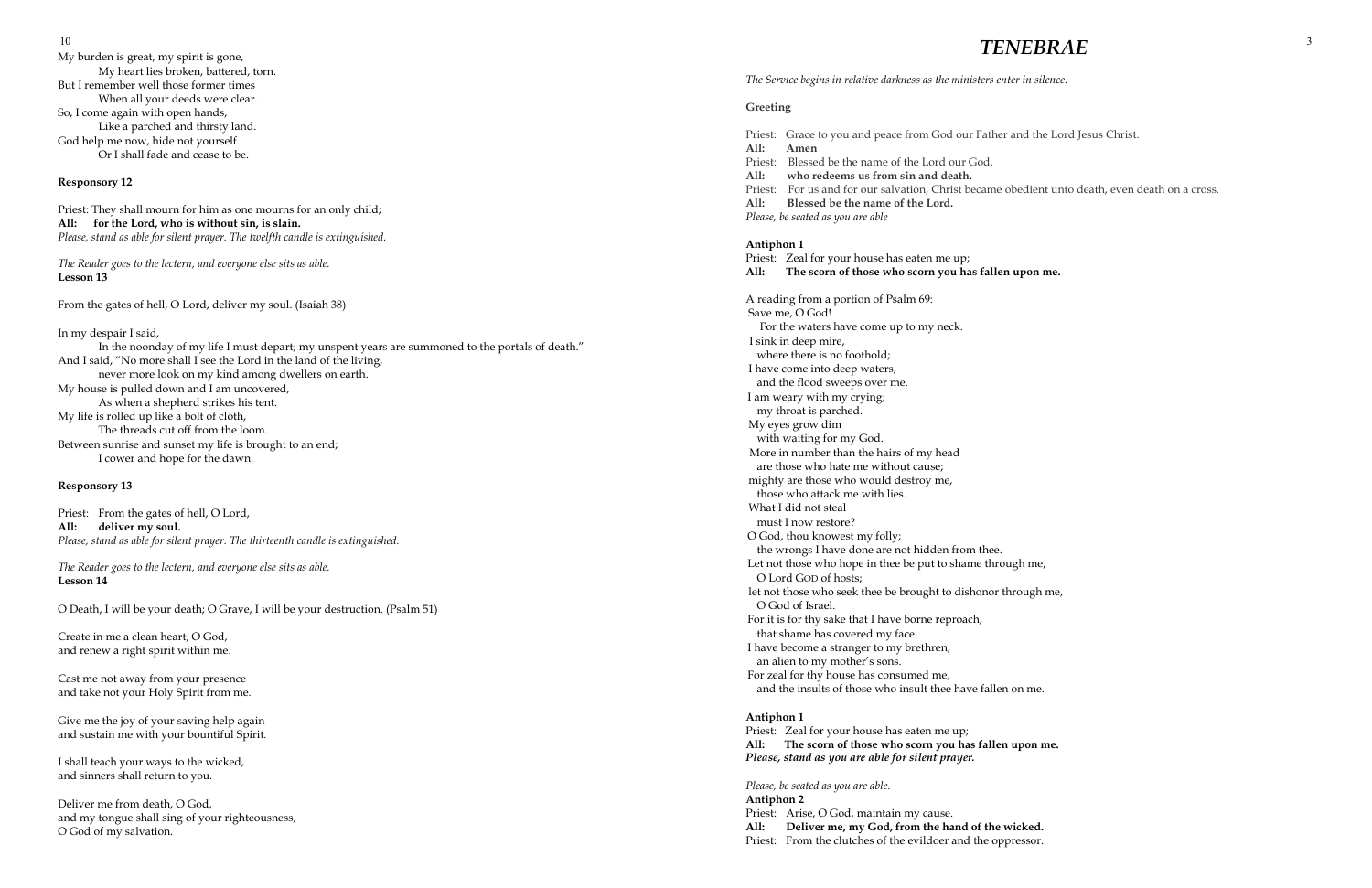4

A reading of a portion of Psalm 74: O God, why do you cast us off forever? Why does your anger smoke against the sheep of your pasture? Remember your congregation, which you acquired long ago, which you redeemed to be the tribe of your heritage. Remember Mount Zion, where you came to dwell. Direct your steps to the perpetual ruins; the enemy has destroyed everything in the sanctuary. Your foes have roared within your holy place; they set up their emblems there. At the upper entrance they hacked the wooden trellis with axes. And then, with hatchets and hammers, they smashed all its carved work. They set your sanctuary on fire; they desecrated the dwelling place of your name, bringing it to the ground. They said to themselves, "We will utterly subdue them"; they burned all the meeting places of God in the land. We do not see our emblems; there is no longer any prophet, and there is no one among us who knows how long. How long, O God, is the foe to scoff? Is the enemy to revile your name forever? Why do you hold back your hand; why do you keep your hand in your bosom? Yet God my King is from of old, working salvation in the earth.

# **Antiphon 2**

Priest: Arise, O God, maintain my cause. **All: Deliver me, my God, from the hand of the wicked.** Priest: From the clutches of the evildoer and the oppressor. *Please, stand as able for silent prayer.*

*The Reader goes to the lectern, and everyone else sits as able.* **Lesson 1**

A Reading from the Lamentations of Jeremiah the Prophet

*Aleph.* How solitary lies the city, once so full of people! How like a widow has she become, she that was great among the nations! She that was queen among the cities has now become a vassal.

*Beth.* She weeps bitterly in the night, tears run down her cheeks; among all her lovers she has none to comfort her; all her friends have dealt treacherously with her; they have become her enemies.

*Gimel.* Judah has gone into the misery of exile and of hard servitude; she dwells now among the nations but finds no resting place; all her pursuers overtook her in the midst of her anguish.

*Daleth.* The roads to Zion mourn, because none come to the solemn feasts; all gates are desolate, her priests groan and sigh; her virgins are afflicted, and she is in bitterness.

*He.* Her adversaries have become her masters, her enemies prosper; because the Lord has punished her for the multitude of her rebellions; her children are gone, driven away as captives by the enemy. Jerusalem, Jerusalem, return to the Lord your God!

"O God, you are my God, eagerly I seek for you, my soul thirsts for you, My whole being longs for you, In this dry and barren land where there is no water. I lift my eyes and behold I see you standing in your holy place I gaze and see your strength, your power, And the beauty of your face. And now I know that one small drop of goodness from your hand Is better far than life itself, I cannot stop these lips from praising you."

#### **Responsory 10**

Priest: God did not spare God's own Son **All: but delivered him up for us all.**  *Please, stand as able for silent prayer. The tenth candle is extinguished. The Reader goes to the lectern, and everyone else sits as able.* **Lesson 11** He was led like a lamb to the slaughter, and he opened not his mouth. (Ps. 90) "God, one generation after another you have been for us the one in whom we've found a sheltered place. Before the creation of all beings, before earth was ever born, Or mountains formed, or land or sea, You were there without beginning and without end, saying... "I took and made you out of dust and sent you forth to earth in time." Time for you is as nothing, God, a thousand years of it, your yesterday, passing like a watch at night. We are your dream, We're briefly here and then simply gone like grass, In the morning green and growing at sunset we are withered, dry, and in time's passage, we feel the heat of your displeasure like a burning sun, your anger blazes forth and we are rightly made afraid."

## **Responsory 11**

Priest: He was led like a lamb to the slaughter, **All: and he opened not his mouth.** *Please, stand as able for silent prayer. The eleventh candle is extinguished. The Reader goes to the lectern, and everyone else sits as able.* **Lesson 12** They shall mourn for him as one mourns for an only child; for the Lord, who is without sin, is slain. (Ps. 143) God, this is my heart's prayer to you, I am asking you to hear. And in your faithfulness to answer me in a right and truthful way. But I ask you not to judge my soul, lest I stand condemned or doomed. I have enemies pursuing me I am as if already dead.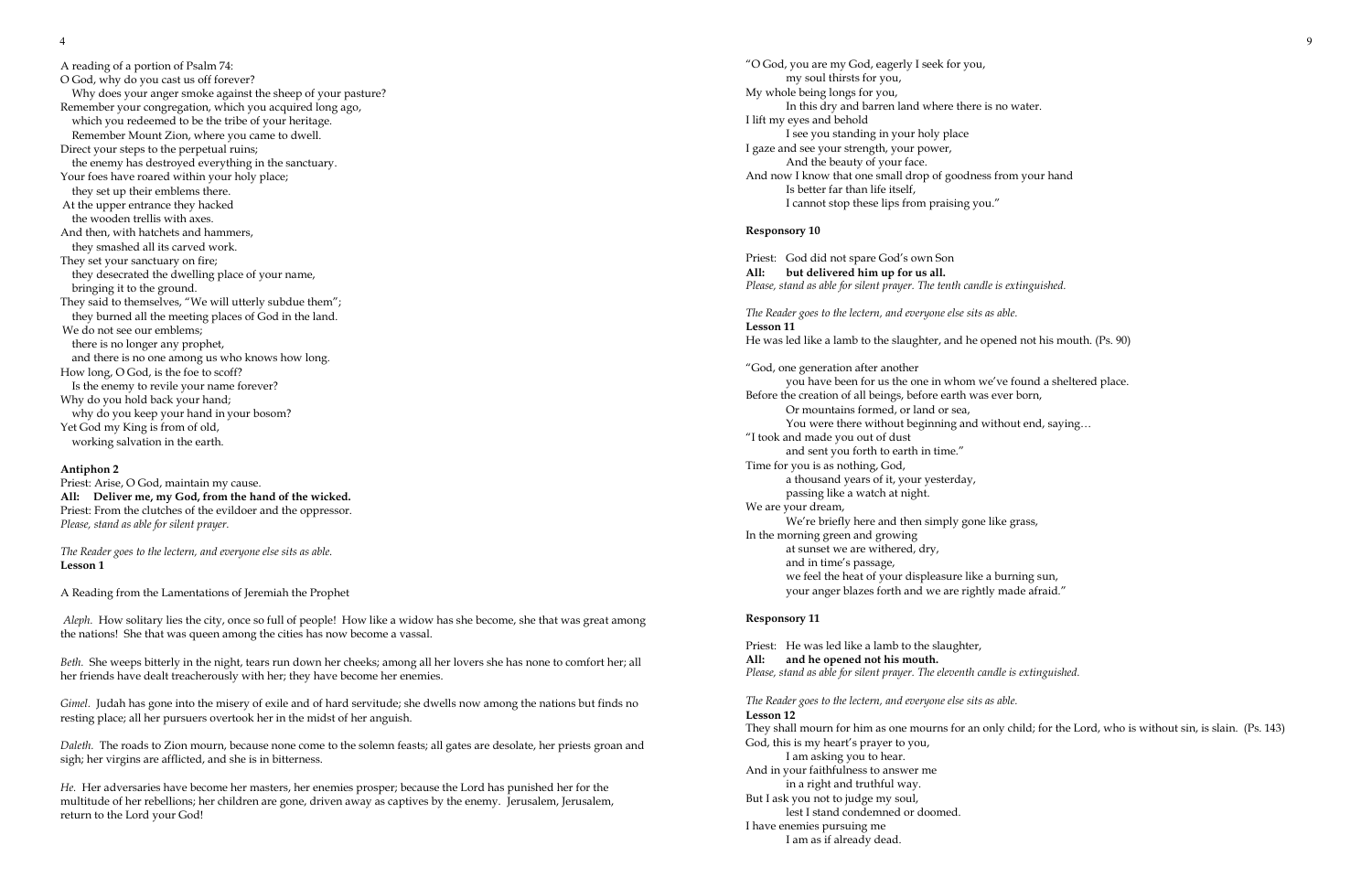- Priest: That they devised schemes, saying,
- **All: Let us destroy the tree with its fruit;**
- Priest: Let us cut him off from the land of the living.
- **All: All my enemies whispered together against me, and devised evil against me, saying:**
- Priest: Let us destroy the tree with its fruit;

Let us cut him off from the land of the living.

*Please, stand as able for silent prayer. The seventh candle is extinguished.*

*The Reader goes to the lectern, and everyone else sits as able.* **Lesson 8**

And one does not take the honor upon himself, but he is called by God, just as Aaron was. So also, Christ did not exalt himself to be made a high priest, but was appointed by him who said to him, "You are my Son, this day have I begotten you;" as he says also in another place, "You are a priest for ever after the order of Melchizedek." In the days of his flesh, Jesus offered up prayers and supplications, with loud cries and tears, to him who was able to save him from death, and he was heard for his godly fear. Although he was a Son, he learned obedience through what he suffered; and being made perfect, he became the source of eternal salvation to all who obey him, being designated by God a high priest after the order of Melchizedek.

## **Responsory 8**

- Priest: The veil of the temple was torn in two,
- **All: And the earth shook, and the thief from the cross cried out,**
- Priest: Lord, remember me when you come into your kingdom.
- **All: The rocks were split, the tombs were opened,**

 **and many bodies of the saints who slept were raised:**

Priest: And the earth shook, and the thief from the cross cried out,

**All: Lord, remember me when you come into your kingdom**.

*Please, stand as able for silent prayer. The eighth candle is extinguished.*

*Priest:* On the mount of Olives Jesus prayed to the Father: **All: Father, if it be possible, let this cup pass from me.** Priest: The spirit indeed is willing, but the flesh is weak. **All: Watch and pray, that you may not enter into temptation.** Priest: The spirit indeed is willing, but the flesh is weak. *Please, stand as able for silent prayer. The first candle is extinguished.*

*The Reader goes to the lectern, and everyone else sits as able.* **Lesson 9**

But when Christ appeared as a high priest of the good things that are to come, then, through the greater and more perfect tent (not made with hands, that is, not of this creation), he entered once for all into the Holy Place, taking not the blood of goats and calves but his own blood, thus securing an eternal redemption. For if the sprinkling of defiled persons with the blood of goats and bulls and with the ashes of a heifer sanctifies for the purifications of the flesh, how much more shall the blood of Christ, who through the eternal Spirit offered himself without blemish to God, purify your conscience from dead works to serve the living God. Therefore, he is the mediator of a new covenant, so that those who are called may receive the promised eternal inheritance.

Priest: My soul is very sorrowful, even to the point of death; **All: Remain here and watch with me.**

*Priest:* Now you shall see the crowd who will surround me; **All: You will flee, and I will go to be offered up for you.** Priest: Behold, the hour is at hand, and the Son of Man is betrayed into the hands of sinners. **All: You will flee, and I will go to be offered up for you.**  *Please, stand as able for silent prayer. The second candle is extinguished.*

### **Responsory 9**

Priest: When the Lord was buried, they sealed the tomb, **All: Rolling a great stone to the door of the tomb; and they stationed soldiers to guard him.** Priest: The chief priests gathered before Pilate, and petitioned him: **All: And they stationed soldiers to guard him.** *Please, stand as able for silent prayer. The ninth candle is extinguished.*

*The Reader goes to the lectern, and everyone else sits as able.* **Lesson 10**

God did not spare God's own Son but delivered him up for us all. (Ps. 63)

### **Responsory 1**

*The Reader goes to the lectern, and everyone else sits as able.* **Lesson 2**

A reading from the Lamentations of Jeremiah the Prophet

*Waw*. And from Daughter Zion all her majesty has departed; her princes have become like stags that can find no pasture, and that run without strength before the hunter.

*Zayin.* Jerusalem remembers in the days of her affliction and bitterness all the precious things that were hers from the days of old; when her people fell into the hand of the foe, and there was none to help her; the adversary saw her and mocked at her downfall.

*Heth.* Jerusalem has sinned greatly, therefore she has become a thing unclean; all who honored her despise her, for they have seen her nakedness; and now she sighs and turns her face away.

*Teth.* Uncleanness clung to her skirts, she took no thought of her doom; therefore, her fall is terrible, she has no comforter. "O Lord, behold my affliction, for the enemy has triumphed."

Jerusalem, Jerusalem, return to the Lord your God!

## **Responsory 2**

*The Reader goes to the lectern, and everyone else sits as able.* **Lesson 3**

A reading from the Lamentations of Jeremiah the Prophet

*Yodh.* The adversary has stretched out his hand to seize all her precious things; she has seen the Gentiles invade her sanctuary, those whom you had forbidden to enter your congregation.

*Kaph.* All her people groan as they search for bread; they sell their own children for food to revive their strength. "Behold, O Lord, and consider, for I am now beneath contempt!"

*Lamedh.* Is it nothing to you to you, all you who pass by? Behold and see if there is any sorrow like my sorrow, which was brought upon me, which the Lord inflicted, on the day of his burning anger.

*Mem.* From on high he sent fire, into my bones it descended; he spread a net for my feet, and turned me back; he has left me desolate and faint all the day long.

*Nun.* My transgressions were bound into a yoke; by his hand they were fastened together; their yoke is upon my neck; he has caused my strength to fail. The Lord has delivered me into their hands, against whom I am not able to stand up. Jerusalem, Jerusalem, return to the Lord your God!